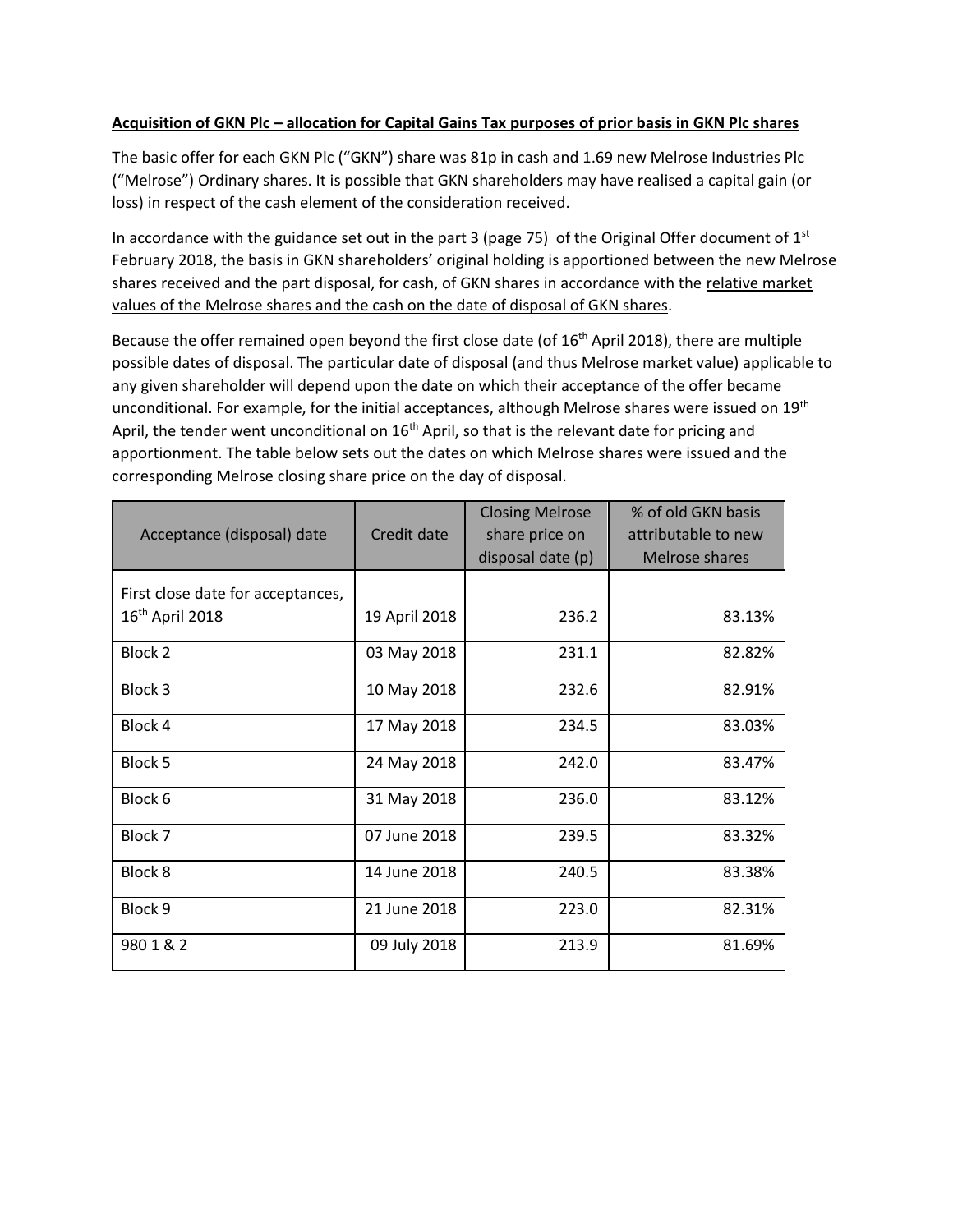84.6% of GKN shareholders accepted the offer prior to  $16^{\text{th}}$  April. For those shareholders credited with new Melrose shares on 19<sup>th</sup> April, the allocation of 100% of your basis in GKN shares is apportioned

83.13% to the new Melrose shares, and

16.87% to the partial disposal for cash (of 81p per GKN share).

Shareholders accepting the offer at a later date may have different apportionments, as set out above.

## Mix 'n' match election

A further complication arises as a result of the mix 'n' match election offered to GKN shareholders. Shareholders electing 'more shares' in respect of their entire GKN shareholding received no cash and therefore made no partial disposal and realised no capital gain. 100% of their original GKN basis is carried over into the new Melrose shares as though the two shareholdings are the same asset.

Shareholders electing 'more cash' or making partial elections were scaled back and will have to calculate their allocations in accordance with the formulae

# **Allocation of basis to cash / partial disposal:**

Cash received

Cash received plus value of Melrose shares received on the date of disposal

### **Allocation of basis to new Melrose shares:**

Value of Melrose shares on the disposal date Cash received plus value of Melrose shares received on the date of disposal

### Small shareholdings

If the cash amount received by individual investors is less than (a) £3,000 and (b) the original cost of investment in GKN shares, instead of calculating a capital gain, investors should reduce their basis in the Melrose shares by the cash amount received.

If the cash amount is less than £3,000 but more than the original cost of investment, individual shareholders may elect to reduce their basis to nil and to tax the receipt, less basis eliminated, as a capital gain.